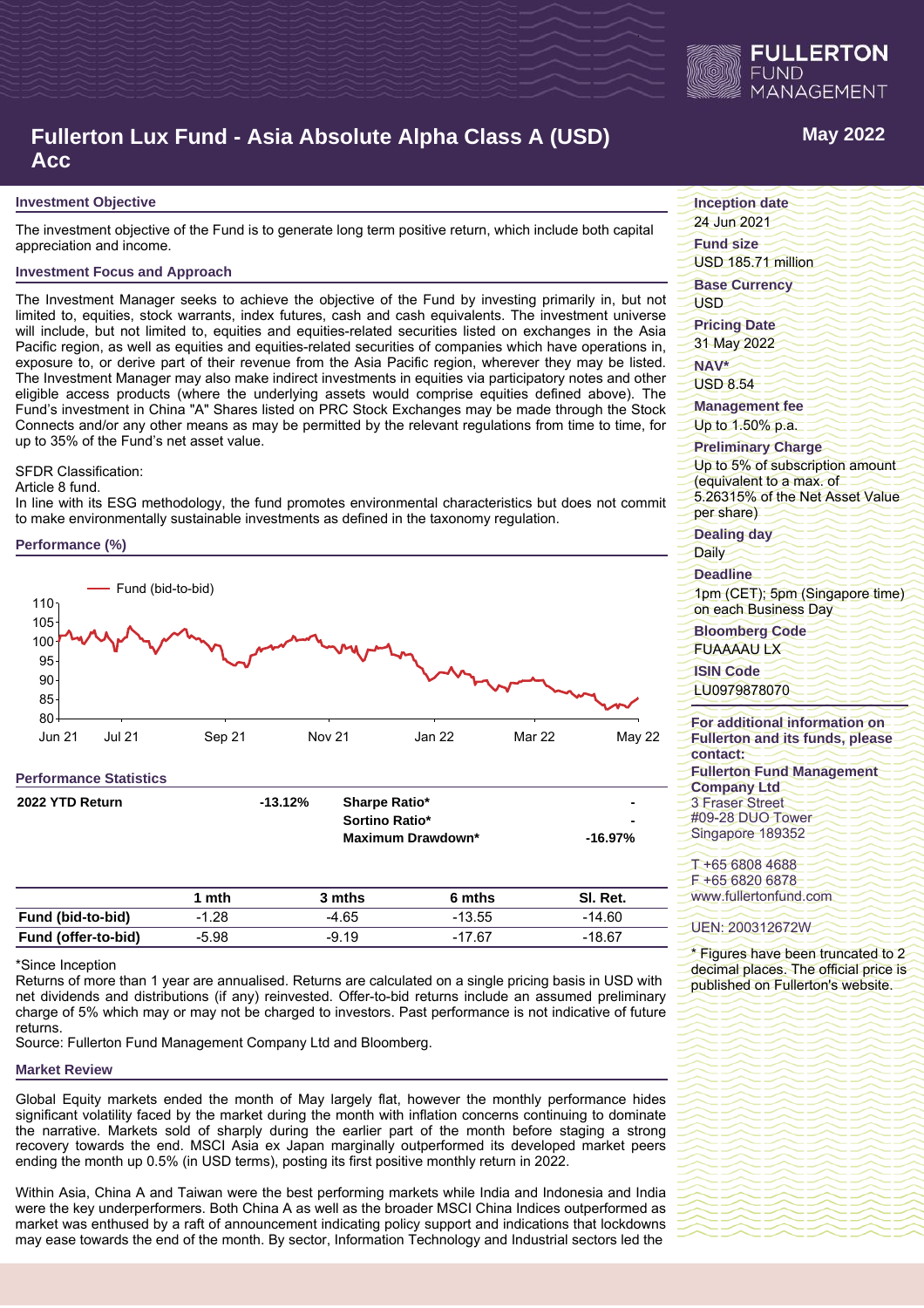### **Investment Strategy**

**31/05/2022** We have a cautious view on Asian Equities due to risks emanating from Covid induced slowdown in China, weakening external demand environment, inflationary concerns and geopolitics. However, strong policy support from China, improvement in regulatory environment for the internet companies and inexpensive valuations should lend downside support to markets.

Covid related lockdowns in China has translated to a slowdown in Chinese consumption as well as supply shortages. Further to this, high inflation is starting to squeeze corporate margins. Our concern remains that earnings estimates do not yet fully reflect above concerns.

Geopolitical risk continues to be elevated and China-US relations will be closely watched. Further, second degree impacts of a prolonged Russia – Ukraine war such as higher oil and food prices could also translate to stagflation risks.

Conversely, lockdowns in China are easing and government has indicated strong policy support as reflected in the recent announcement of 33 pro-growth measures by the State Council. In addition, regulatory problem which have plagued the large internet companies over the year have also improved at the margins. Thus, growth in China could potentially accelerate in 2H22. Ex-China, however, inflation remains a key concern which is translating to hawkish monetary policy environment across rest of the region.

Valuations are near trough levels on both price-book and remain almost 1 standard deviation below mean on price-earnings. Thus, risk of further de-rating is further limited. However, earnings recovery will be key to drive a re-rating.

| Geographical Breakdown |  |
|------------------------|--|
|------------------------|--|

| Australia                 | 1.9%  |
|---------------------------|-------|
| China                     | 8.5%  |
| India                     | 11.2% |
| Indonesia                 | 10.0% |
| Singapore                 | 15.5% |
| Taiwan                    | 7.3%  |
| Thailand                  | 4.9%  |
| Other                     | 0.3%  |
| Cash and cash equivalents | 40.4% |

### **Sector Breakdown**

| <b>Communication Services</b> | 20.8% |
|-------------------------------|-------|
| <b>Consumer Discretionary</b> | 5.2%  |
| <b>Consumer Staples</b>       | 1.0%  |
| Energy                        | 8.4%  |
| Financials                    | 8.3%  |
| Industrial                    | 6.0%  |
| Information Technology        | 9.5%  |
| <b>Others</b>                 | 0.3%  |
| Cash and cash equivalents     | 40.4% |

# **Top 5 Holdings**

| $7.1\%$ |
|---------|
| 6.9%    |
| 4.8%    |
| 4.3%    |
| $4.2\%$ |
|         |